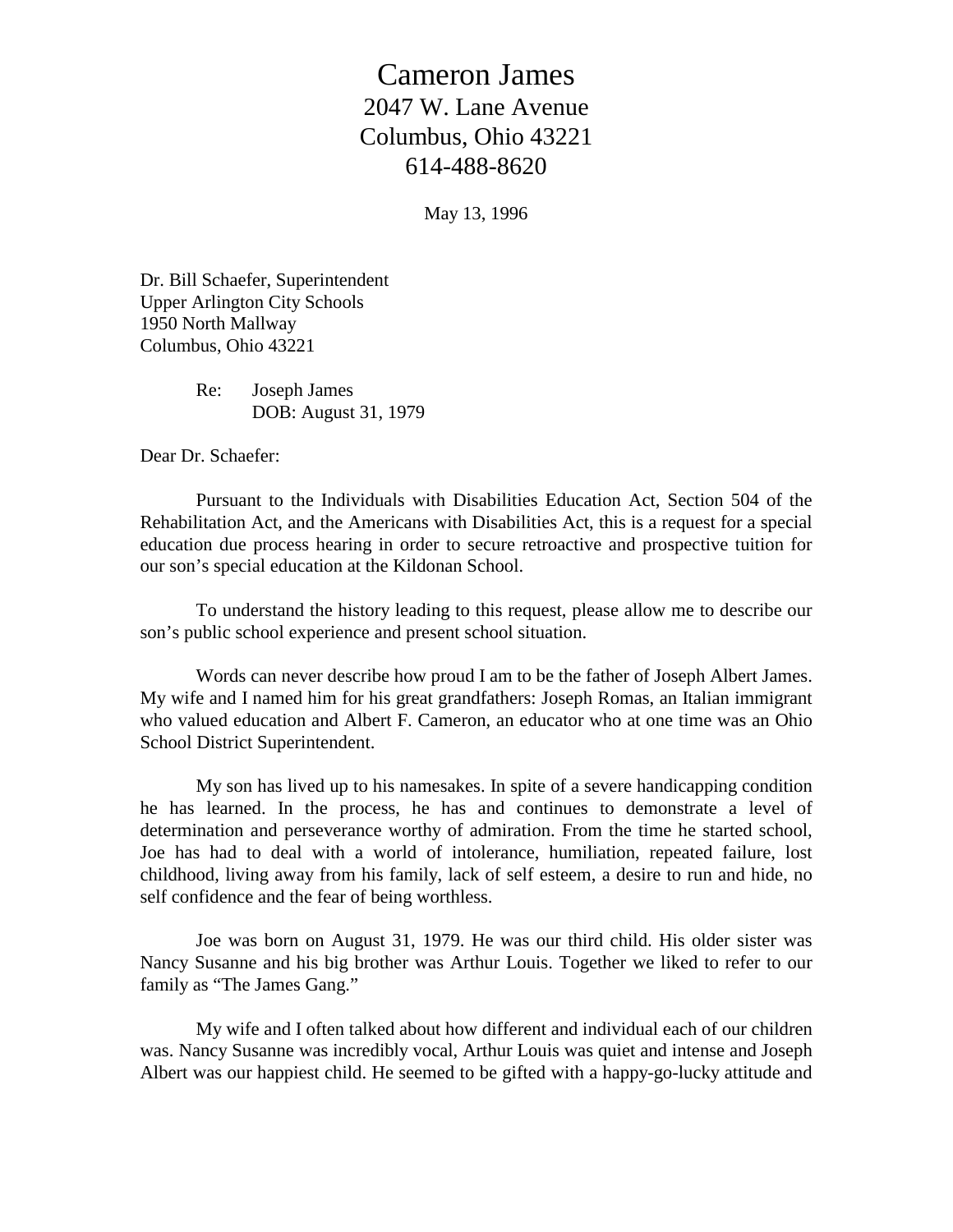he was always laughing. When I picture Joe in mind as an infant or toddler I see a face filled with a great big smile.

 I worked at a television production company and my wife dedicated herself to raising our family. These early years in Joe's life were exciting and enriching. They were filled with family activities. My wife read to our children almost daily. They went to story time at the public library and participated in church groups and community activities.

 Sometimes my job required children as talent in videotape or slide show. So Joe and his siblings got to go on location and be involved in my work. Joe always behaved professionally and he demonstrated a good ability to listen and to follow directions.

 As a preschool child Joe had difficulty producing certain sounds. He would often mispronounce a word or use a word in the wrong context. Because we have a family history of dyslexia we had Joe tested by Dr. Stewart. Dr. Stewart diagnosed Joe as dyslexic in July of 1985, before Joe entered kindergarten.

 My wife and I had grown-up and lived most of our lives in Upper Arlington. Although, I had not experienced much academic success in school, we had great confidence in the education the Upper Arlington School System could provide for our children.

 At the time Joe started kindergarten, at Barrington Elementary School, my wife provided the school with Dr. Stewart's report and discussed Joe's learning disability with his classroom teacher, the school nurse and administrative staff. The school system did not provide an evaluation or I.E.P. for Joe and he was not served.

 My wife specifically asked Lou Willis, a vice principal, about testing Joe and Mrs. Willis told my wife Joe was really too young to be tested.

 I wish I had just one day to live over again in my life. It would be Joe's first day of kindergarten. I would hold Joe's hand and walk into the school. We would go directly to Principal Ted Oakley's office and I would not let go of Joe's hand until I was certain that Joe James would be served appropriately.

 Joe's kindergarten year seemed uneventful. I really didn't notice a big change in Joe's personality.

 Just before Joe's first grade year was to begin, his teacher contacted my wife and told her that Joe qualified for the Reading Recovery program and Joe would receive oneon-one instruction, daily, from Joetta Beaver. My wife reminded Joetta that Joe was dyslexic. However, Joetta said, "I don't want to hear about his dyslexia. I'm going to recover Joe."

 Joetta Beaver had been our daughter's classroom teacher. She was also a teacher leader in Reading Recovery. We thought she new what she was doing. We considered Joetta and the other educators at Barrington as the "experts" in deciding what to do about Joe's reading difficulties.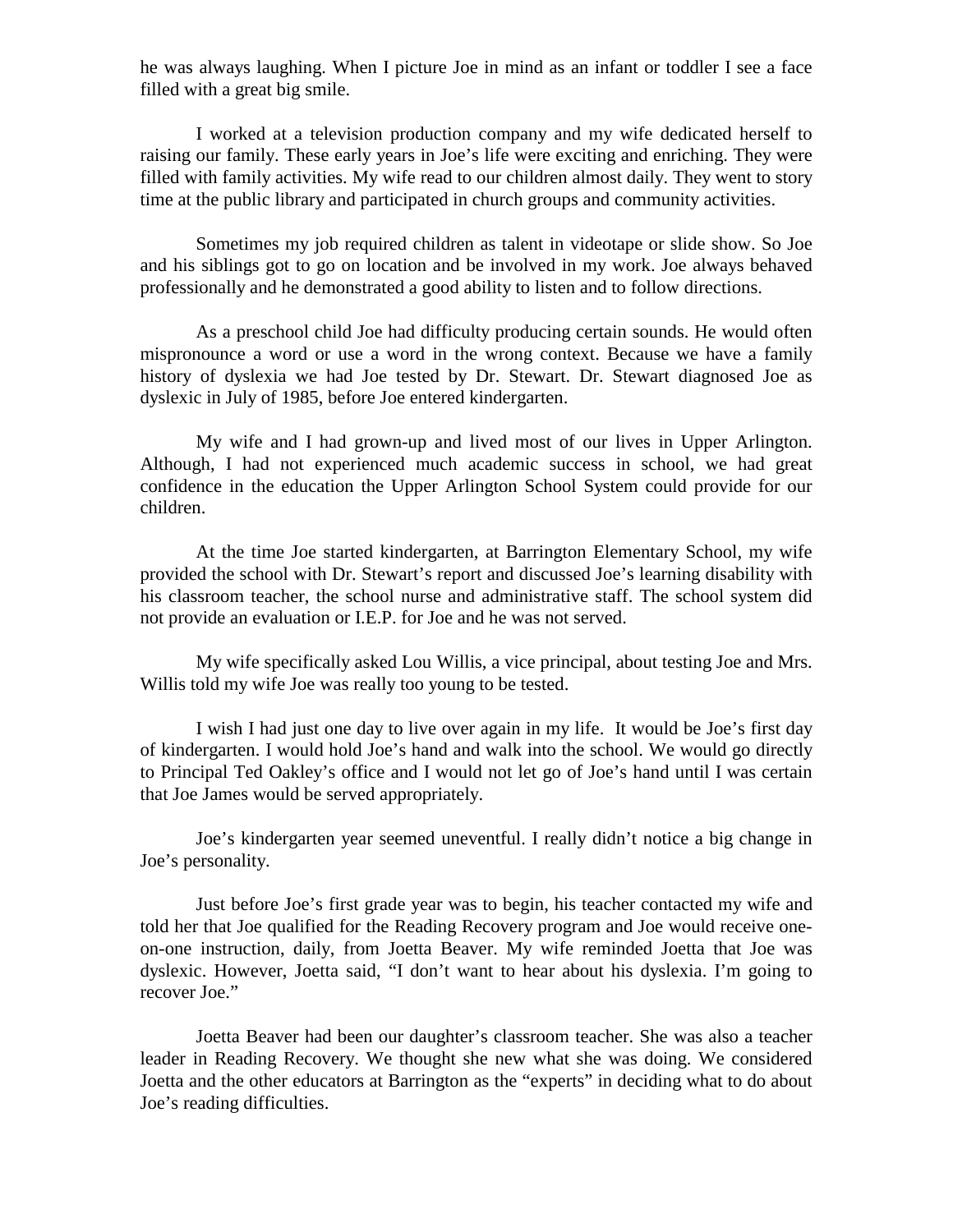Today, I have learned that Reading Recovery was probably the worst thing that we could have done to Joe. Due to Joe's dyslexia he had no natural phonological awareness and a poor visual memory. Instead of an intensive, systematic, phonological method like Orton-Gillingham, the Reading Recovery method teaches the child to use picture and context cues, and tries to get the child to memorize sight words. Every day, Joetta taught Joe to guess at words based upon what he saw in the pictures and his understanding of the sentence context.

 Joe did not learn to read with the Reading Recovery method, but he did practice guessing at words day after day. This has had a devastating effect on Joe's learning to read. Every time he would guess and be wrong he felt he had failed. This will emotionally effect Joe the rest of his life.

 Joe got so frustrated that year that it changed his personality. Joe our happiest child was gone and Joe became a child who feared failure. Joe began to judge himself by his peers. They could read and he couldn't. Joe's self esteem dropped through the floor. Joetta was so determined to Recover Joe that she indicated to us that she had kept him in the Reading Recovery program "twice as long" as normal. Joe finally got so upset that he refused to go to Reading Recovery and Joetta stopped her sessions.

 My son Joe had more than 100 Reading Recovery lessons before Joetta referred him to special education.

 I have learned that Joetta had an above average interest in proving the success of Reading Recovery. I believe this is why she specifically wanted Joe in the program and why she so aggressively used the method with him. The Ohio State University Department of Education was instrumental in bringing Reading Recovery to the United States from New Zealand. Joe was one of the first students, in this country, to use this significantly modified New Zealand approach. I consider Reading Recovery, at the time it was used on Joe, to be experimental. We were never informed of this.

 Joetta was one of the very first Reading Recovery teachers. She was a Reading Recovery teacher leader. She worked closely with Carol A. Lyons at The Ohio State University. After Joetta taught Joe, she published research on Reading Recovery. She participated in speaking engagements regarding Reading Recovery. She received peer recognition for her work with Reading Recovery. I believe Joetta had a professional and emotional stake in proving the success of Reading Recovery. I do not know to what extent, if any, she has benefited financially from her role with Reading Recovery. However, I perceive that Joetta had a conflict of interest when it came to deciding what would be the best method to use with a dyslexic child. I keep asking myself was Joe used as a guinea pig for Joetta's research?

 Two crucial years had passed for Joe, at the end of first grade the school system finally tested him and we were notified of an I.E.P. meeting. At this time my wife and I had heard about the Orton-Gillingham method of teaching reading. Prior to going to Joe's I.E.P. meeting we spoke with Jane Renner of the State of Ohio, Department of Special Education regarding what we could request for Joe. Our understanding of what Jane told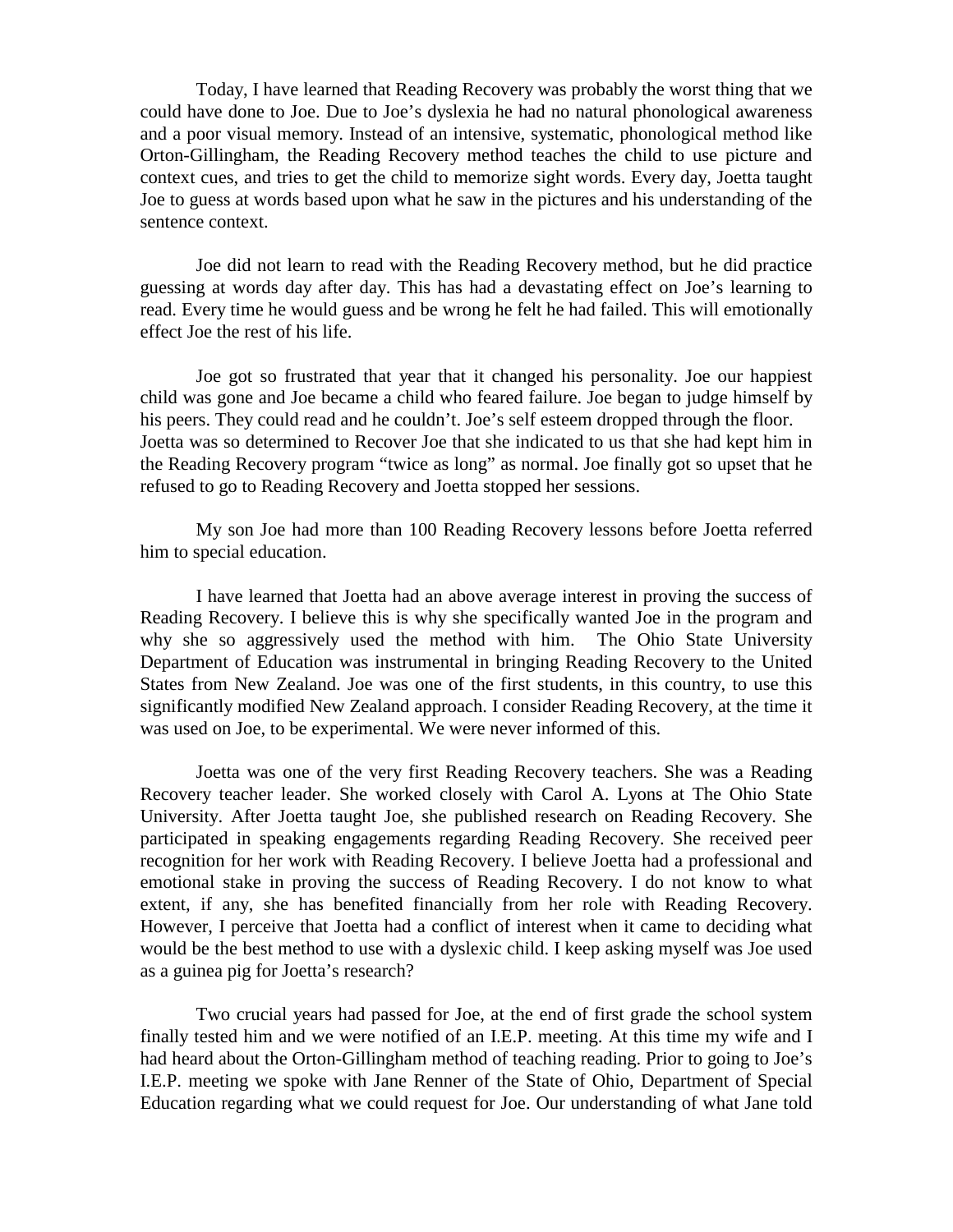us was that we could not request a specific program. We could describe the type of program we thought Joe needed.

 At the I.E.P. meeting my wife described in great detail the type of method we thought Joe needed. It should be a multi-sensory, intense, systematic, phonetic approach. The other members of the I.E.P. team reacted as if they had never heard of this method. They all shared the view that "Joe had difficulty with parts-to-whole." They suggested that if you tried to teach Joe the parts he would just become more confused and frustrated. No matter how we tried to get them to try the approach we thought Joe needed they would come back to the theme of Joe having difficulty with parts-to-whole.

 As I look back on that meeting it is clear to me that the school system could not provide an appropriate education for Joe. The only people the school had on staff believed in the whole language philosophy. No one was trained in methods that would have taught Joe how to read. No one knew how to teach Joe the parts. That's why Joe was having "difficulty with parts-to-whole."

 At Joe's I.E.P. meeting, instead of the team focusing on why Reading Recovery had failed Joe, the focus was on why Joe had failed Reading Recovery. To my wife and me the educators on Joe's I.E.P. team were the experts in deciding what was appropriate for Joe. None of them ever challenged the appropriateness of using Reading Recovery with our dyslexic child. None of them ever challenged the appropriateness of using a whole language approach with our dyslexic child.

 I believe the educators on Joe's I.E.P. team had a conflict of interest because the school followed only one instructional philosophy: whole language. Reading Recovery fit the school's whole language mold. An intensive, systematic, phonics approach to teaching reading did not fit the school's mold.

 I did not understand back then, but I see now that Joe was a little boy, trying his best. Regardless of how hard he tried he could not fit the mold. Joe could not learn from the way he was being taught anymore then a deaf child could learn without an interpreter or a child with paralyzed legs could learn without a wheelchair.

 I do not know how Joe survived. Each day he walked down the street from our home to Barrington School knowing he faced another day of failure. And all the time his parents, and teachers, the people he admired most, kept telling him "if you just try a little harder Joe, you will learn."

 Joetta Beaver taught the Barrington School classroom teachers Reading Recovery. Joetta also taught Reading Recovery to the Special Education tutors at Barrington. So, even though Joe was officially out of Reading Recovery it was still the primary philosophy behind the method used to try to teach Joe how to read.

 I can imagine how worthless Joe must have felt because he didn't fit the mold. The other kids laughed at him and called him stupid. I remember Joe telling me about how it embarrassed him when his teacher graded his paper at her desk, while other kids were around. Once, after the kids did a writing assignment, the teacher asked them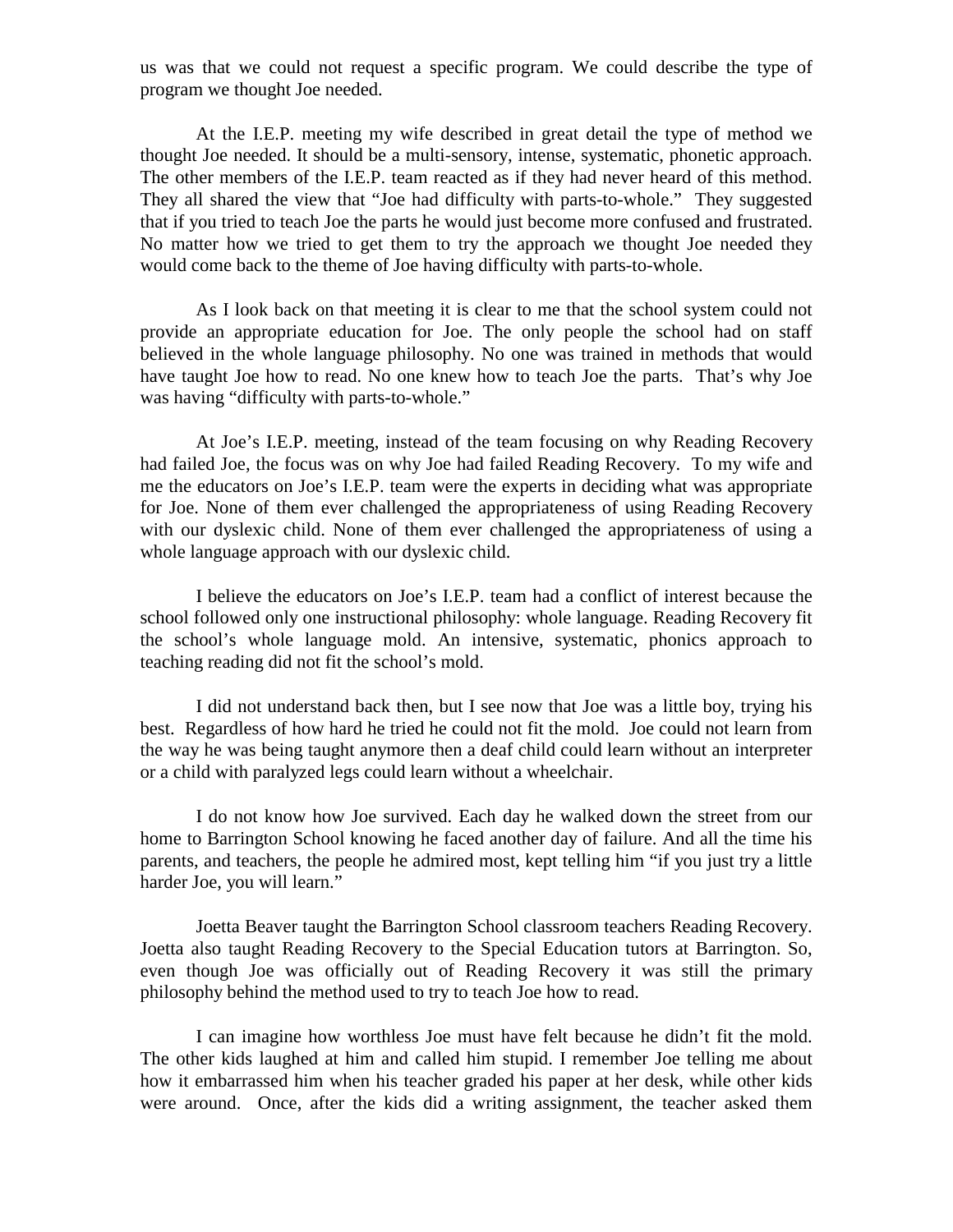exchange papers with classmates. The kid, who got Joe's paper, laughed about how bad it was in front of the class.

 Joe's skills fell further and further behind those of his peers. He was a little boy with almost no friends. He didn't want to go to camp because they might ask him to read. He refused to go to the shopping center with some boys once, because he couldn't read the menu board at the restaurant in the food court. We had to make sure the youth minister would not call upon Joe to read from the Bible before he would go to Sunday school. Joe was a loner, preferring just to stay at home. Home was safe for Joe. Out in the rest of world he was in constant fear of being discovered. He could not read and Joe believed it was his fault.

 When Joe started second grade in 1987, we hired a private Orton-Gillingham tutor. Joe met with Mrs. Anne Schlichter once a week during the entire school year and following Summer and Fall. Joe's progress was sporadic because the classroom instruction did not support the tutoring instruction. Joe was instructed to use picture clues and context clues. Sounding out words, or using phonics was discouraged. How confusing this must have been for Joe.

 That Fall, due to a family illness, we had to discontinue the Orton-Gillingham tutoring. Joe's mother was not able to take him to tutoring or work with him at home. After my wife's recuperation, Joe resumed the Orton-Gillingham tutoring from the end of his third grade until November of Joe's fourth grade. At that time we enrolled Joe in Marburn Academy where he would receive Orton-Gillingham instruction daily.

 During the first four years of Joe's schooling, kindergarten through third grade, we trusted the educators at Barrington. By the beginning of fourth grade Joe was drowning and we realized that the educators at Barrington would never teach Joe how to read.

 First: Joe's classroom teacher stopped my wife in the school hallway. She appeared panicked. She said she didn't know what to do about Joe. His skills were so far behind the rest of the class. My wife asked for an I.E.P. meeting and one was scheduled.

 Second: When my wife went to the I.E.P. meeting she was informed that the meeting was not an I.E.P. meeting. This was a disappointment to my wife because she felt Joe was treading water and if something was not done quickly Joe would drown. By not holding an I.E.P. meeting we perceived the school's lack of commitment to Joe.

 Third: My wife stayed and talked to the educators, that day, anyway. At that time, the classroom teacher brought out Joe's writing journal. My wife pointed out that Joe was using the book backwards and asked why his teacher had not taught him the correct way to write in it? She was told that it was important for children to learn through discovery and that eventually Joe would learn the correct way to use the writing journal. The message to us was that if Joe stayed at Barrington he would receive little direct instruction. We believed Joe needed direct step by step instruction. The message was clear, at Barrington this type of instruction was not going to happen.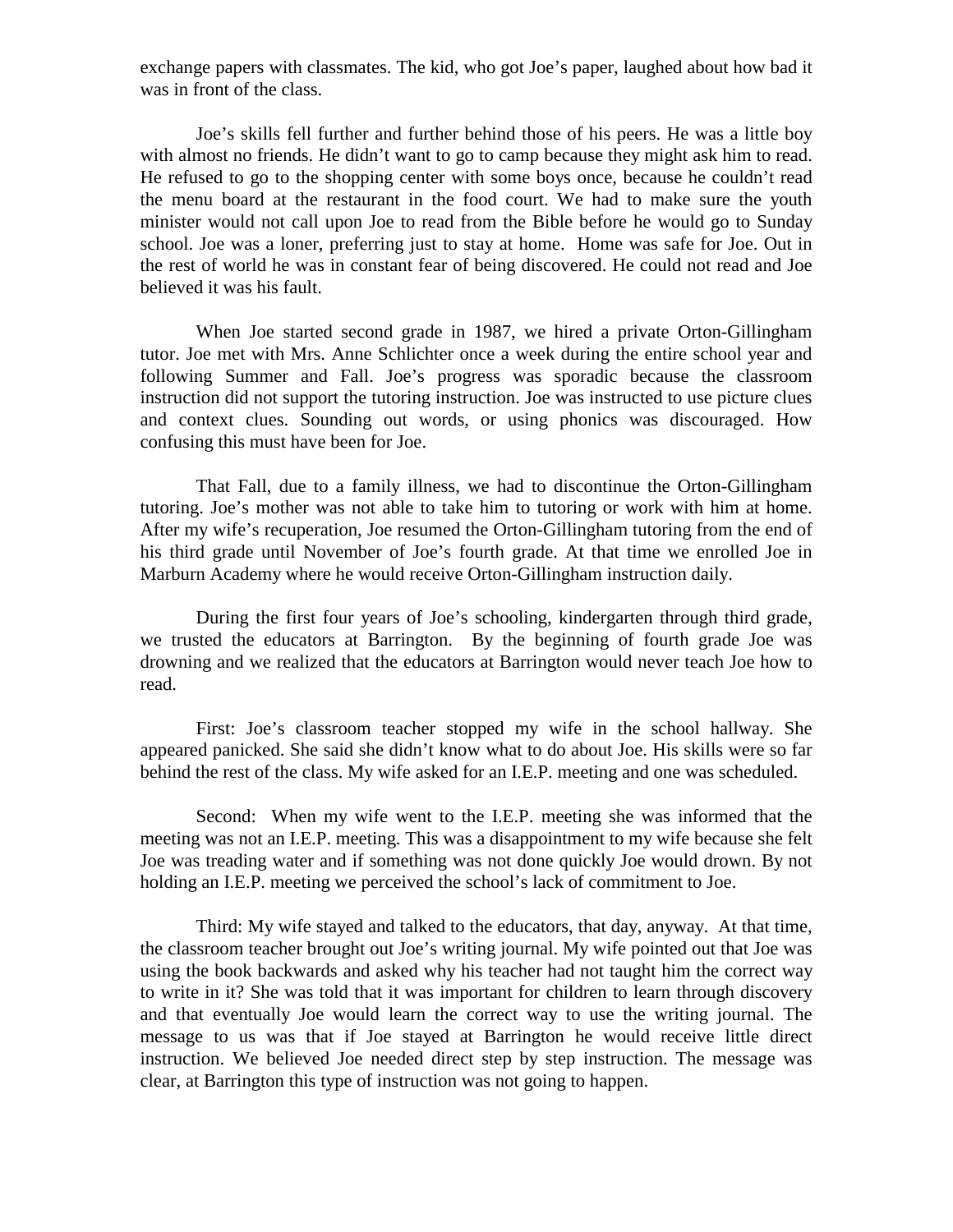Fourth: At that same meeting Joetta Beaver said she had done a Reading Recovery test of Joe, that day, which showed him reading at a book level equivalent to less than a first grade reader. Any trust we ever had in the educators, was gone. In spite of all the hours and hours of tutoring and Reading Recovery, over four years, Joe's skills had shown no growth!

 Fifth: The school psychologist, Paula Ford, said to my wife: ". . . Joe is just going to have to learn there are other ways to get information besides reading."

 The school system might as well have sent us a telegram saying, "Joe James will never learn to read in the Arlington School System."

What were we supposed to do? What would any parent do?

 Our child was suffering terribly. He was not learning. He was not even treading water. He was drowning and emotionally crumbling in front of our eyes. We felt overwhelmed. We had to do something and the school system only offered a failed approach.

 The school system had tried to teach Joe for four years without success. To us, the educators were now giving up and telling us we should accept the fact that Joe was never going to learn to read.

 I.E.P. meetings were ineffective. No matter how hard we tried to get the I.E.P. team to agree on an intensive, systematic, phonics method, for Joe, they would not provide it.

 If a school system only believes in one instructional philosophy how does a handicapped child receive an individualized education?

 In our family, important conversations always took place at our dinning room table. Joe and I sat there that night and talked about school. Joe did not want to leave Barrington. I said, "Joe, you only get one chance to learn and I don't think they know how to teach you at Barrington." Joe finally agreed. He said he would go to Marburn Academy for one year, learn to read, and then return to Barrington.

 At the beginning of this letter I wrote that I was proud to be the father of Joe James. Even though Joe was only ten years old he faced a major life decision. Joe demonstrated great courage in choosing to leave Barrington. To him it meant facing the ultimate humiliation and total rejection from his peers. Joe could hide no longer. He would be discovered. His worthlessness would be reveal to his whole world. Joe knew the pain. He faced it with courage and with faith in the love of his parents.

 How can adults understand how Joe felt? What might make an adult feel totally humiliated and worthless? Having their spouse file for divorce? Being fired from their job? Going blank during their important speech? Each of us knows a situation we fear facing. Just the thought of being in that situation makes your body turn cold preparing for shock. At the age of ten Joe James had to come to terms with what he feared most.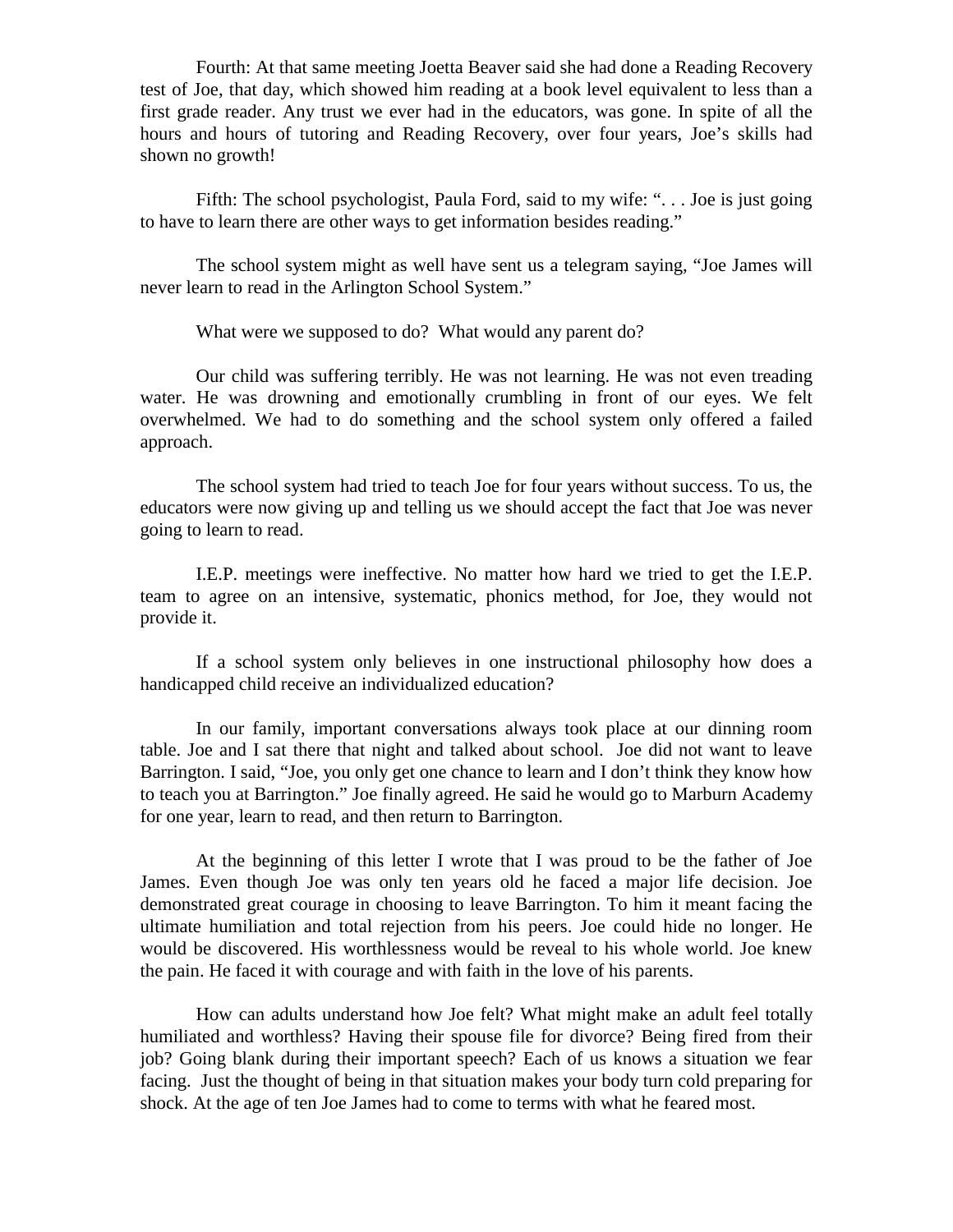On his last day at Barrington, Joe's teacher let him say good-bye to his classmates. A year or two later I videotaped Joe and he talked about his disability and school. Joe joked about it all until I asked him to tell me what he had said to his classmates on his last day at Barrington. Joe broke down and cried. I could see that Joe will experience the pain his whole life.

 Joe started Marburn Academy in November. At the end of the school year Paula Ford the Upper Arlington psychologist went to Marburn and tested Joe. During his five months at Marburn Joe experienced a year's growth in reading. To me this meant Joe was on the right course for the first time since he started school. It meant that Paula Ford might be wrong about Joe having to learn there are other ways to get information besides reading. Joe could learn to read when he received an appropriate education.

 The reading teacher, who had been successful with Joe, moved away. His next year at Marburn was not successful and my wife and I began to have concerns. Very few teachers have appropriate training to teach the dyslexic. Because of the severity of Joe's dyslexia he needed a more intensive remedial program. After much consideration we decided to look for a boarding school for dyslexics.

 Seventh grade was spent at The Gow School. The Gow School is the oldest college preparatory school for dyslexic young men. We considered The Gow School because my wife knew the headmaster through The Orton Dyslexia Society. When we inquired about the school we were told that they use the Gow method for reading and we were told that the "Gow" was just like the Orton-Gillingham.

 It's really painful to look back on the day we visited Gow. Joe told the admissions director that he needed someone to help him with any reading activity. "Do you understand that I can't do my homework in study hall because I can't read well enough to do my homework by myself?" He answered, "don't worry we have proctors in study hall that will help you." As the school year progressed, the Gow school called to tell me that the school wanted to hire a tutor for Joe so he could get the additional attention the school could not provide. This would be an additional expense since this service was over and above their regular program. We consented but the tutor left the position and the school did not or could not replace her before the end of the school year. In retrospect, almost a whole year went by before Gow realized that Joe was a severe, non-reading and nonwriting dyslexic!

When we arrived on the last day of school, we were handed Joe's testing results. Joe had regressed. My wife and I requested Mr. Sweet's attention and asked him if he had an explanation for the lack of progress. Mr. Sweet said, "no."

 That summer, Joe suffered great depression. Depression over loss. I can't think how that must have felt. Joe saw failure everywhere he turned. He would not accept returning to Gow. He told us he would kill himself first. Joe, his mother and I looked to a psychologist for help. He confirmed Joe's depression and asked us to find a different placement. The psychologist felt that The Gow School was not meeting Joe's needs.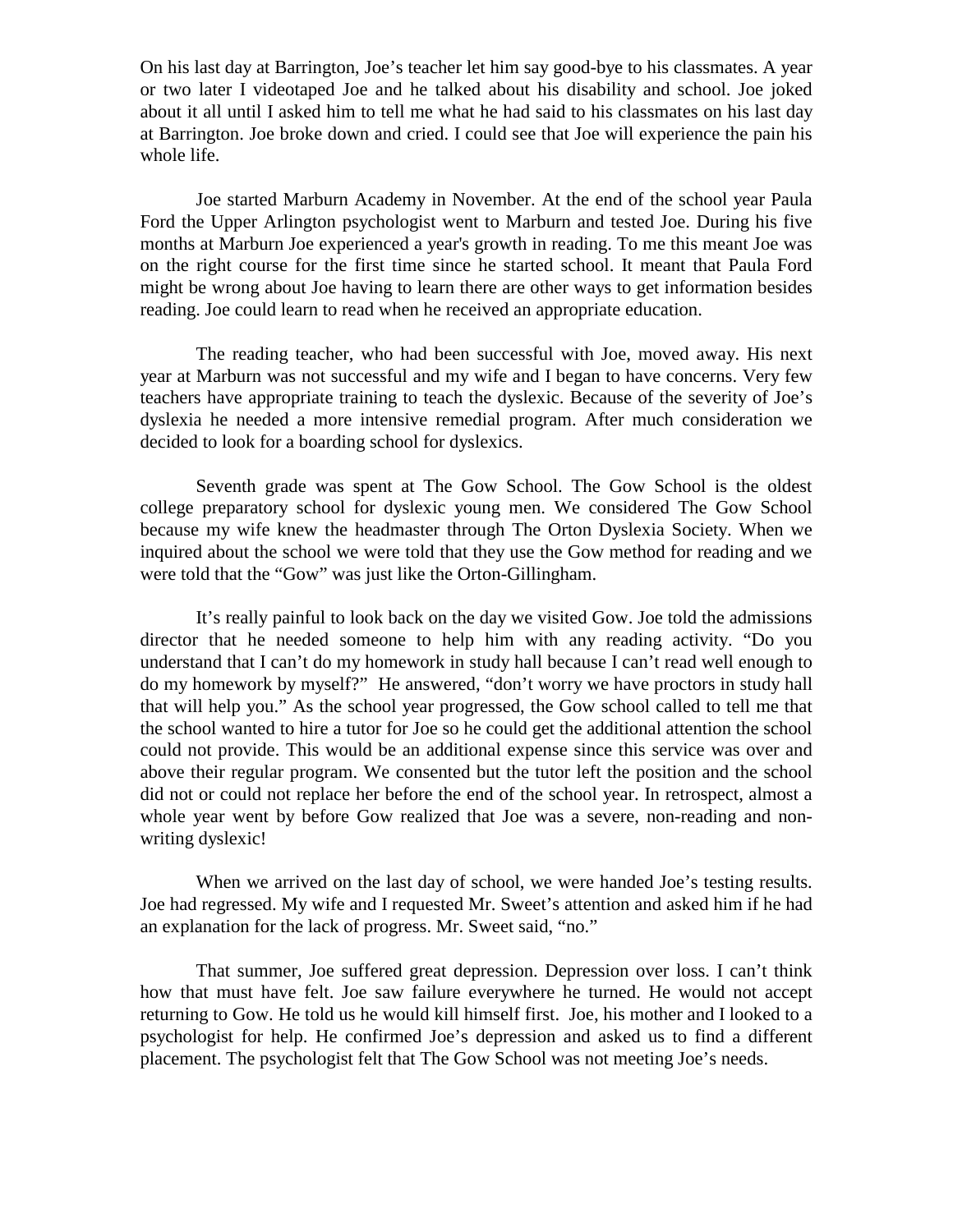At the same time, we asked Anne Schlichter to reevaluate and work with Joe during the summer months. Mrs. Schlichter also found that Joe had regressed.

 My wife checked around and decided to look at The Kildonan School. We woke Joe up early one morning and told him to pack a bag for overnight. Joe and his mother were flying to Hartford and then driving to Amenia, New York to visit The Kildonan School.

 After testing and tour of the school grounds Joe had an opportunity to observe a one on one Orton-Gillingham tutor session.

 Joseph's mother will never forget that day because at the end of their visit Joe looked at his mom and said, "If you send me here next year, my skills will leap." Joe was accepted. My wife called me from the airport before their return home. I asked her how it went and with tears in her voice she said, "I have new hope that we found the right school for Joe."

 At the beginning of Joe's eighth grade and first year at Kildonan, he was reading on a third grade level. Today, Joe is in the tenth grade at Kildonan, reading on a seventh grade level. Joe has chosen to return to Kildonan each year. He knows they teach they way he learns. When he started Kildonan two and a half years ago, he couldn't write well enough to score on the Ayres Copying Speed, last May he scored on a third grade, sixth month level. That's more than a three year gain in two years.

 The Kildonan School saved our son's life. He is beginning to deal with the emotional issues of being dyslexic. He is learning to be an independent student. Joe knows he is not at the end of his remedial growth. Joe, his mother and I are just beginning to realize Joe's true potential.

 If it wasn't for Kildonan, I shudder to think where we might be today. Would Joe have found unacceptable ways to escape his pain? If Joe would have received an appropriate education during the early, critical years, Joe would not have to be growing up without me. Separation has been very difficult but this selfless act has made the single most important difference in his life.

 Joe continues to meet the challenges of being dyslexic in a society based on language. Research shows us that if you don't provide appropriate remediation for the dyslexic before the age of 8, they will have life long difficulties with language.

 I will always feel cheated that my son had to be educated so far away from home. I will always feel pain for Joe's lost childhood. I will always regret that my public school didn't know how to teach my son. I will always be angry that my public school wouldn't listen to my wife or me.

 To date, I have invested in excess of \$150,000.00 in Joe's education. Next year's tuition will be another \$29,000. This letter is a request for a due process hearing to secure reimbursement of prior expenses and tuition for next year. If you can resolve this without the necessity of a due process hearing, then that would be most appreciated.